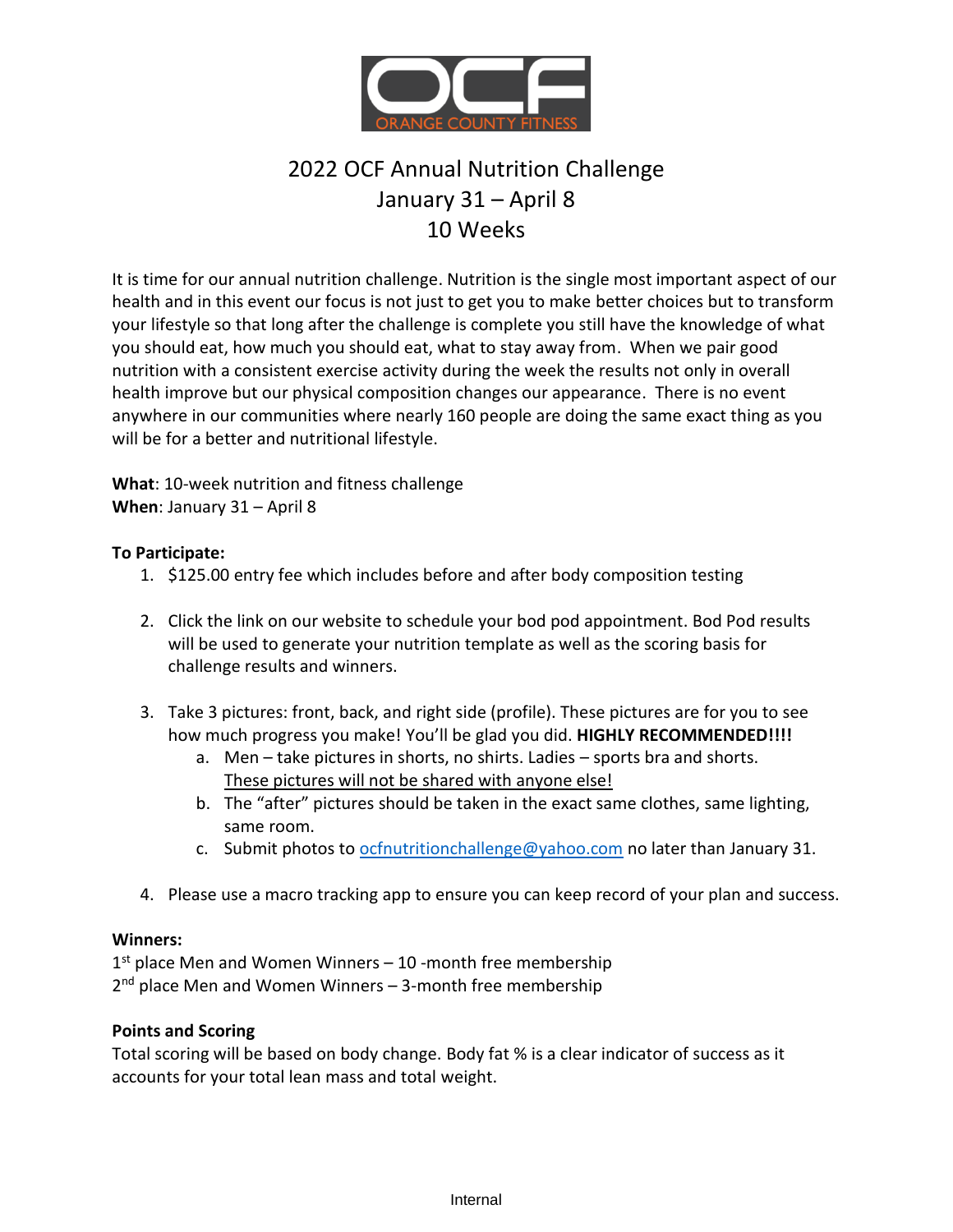

## **Bonus Points**

Losing a pound of fat and gaining a pound of muscle is the ever-elusive goal of bonus points. We have chosen to award bonus points based on losing fat and/or gaining muscle.

## *(Individual)*

Total Score =  $(BF% lost) + 1$  point per pound of fat lost  $+ 1$  point per lean muscle gained

\*Individual

• Individuals will check in every Sunday with their weight.

## *(Team)*

Teams are not required this year but are optional. Teams helps provide a valuable support system.

## **Finishing:**

Our aim is to arrive at the end of the challenge with people seeing the hard-earned results of making better food choices, fueling the body properly, and pushing harder in workouts to challenge the body system.

- We will hold 2 nutrition seminars via Facebook live with dates to be announced. These seminars are to explain the why, how, what, and when for nutrition and you will learn a general view of how biochemistry and your body responds to food at the right amounts and at the right time of day.
- We want you focused on MACROS and we have standardized templates per ranges of Lean Body Mass (LBM) levels so it's easy to follow and utilize. This will better help you to focus on proteins, carbs, and fats in their purest form.
- We will review this template and how to use it during these seminars. This will also be the time to ask all the questions you may have about anything under the sun. If you ask it, then we will answer it!

While we are not fans of people using a scale, we will ask you to weigh once per week and submit your weight. This helps us ensure the trend is moving in the right direction. Remember that the number on the scale is not important because it merely states where you are that day.

How bad do you want a change in energy, appearance, and overall health? Those who want it will stop at nothing to get it. This is your chance to see if you can take control of your own health or if you will leave it to chance or "guess work." Our method has been proven time and time again. *Always remember that the result is a reflection of the effort put into the work!*

\*As with any dietary change if you currently have any condition, existing or unknown, that may negatively affect you by altering your nutrition then we insist that you speak to a healthcare physician before any drastic change occurs. We want you to be healthy, but your safety is the number one priority.